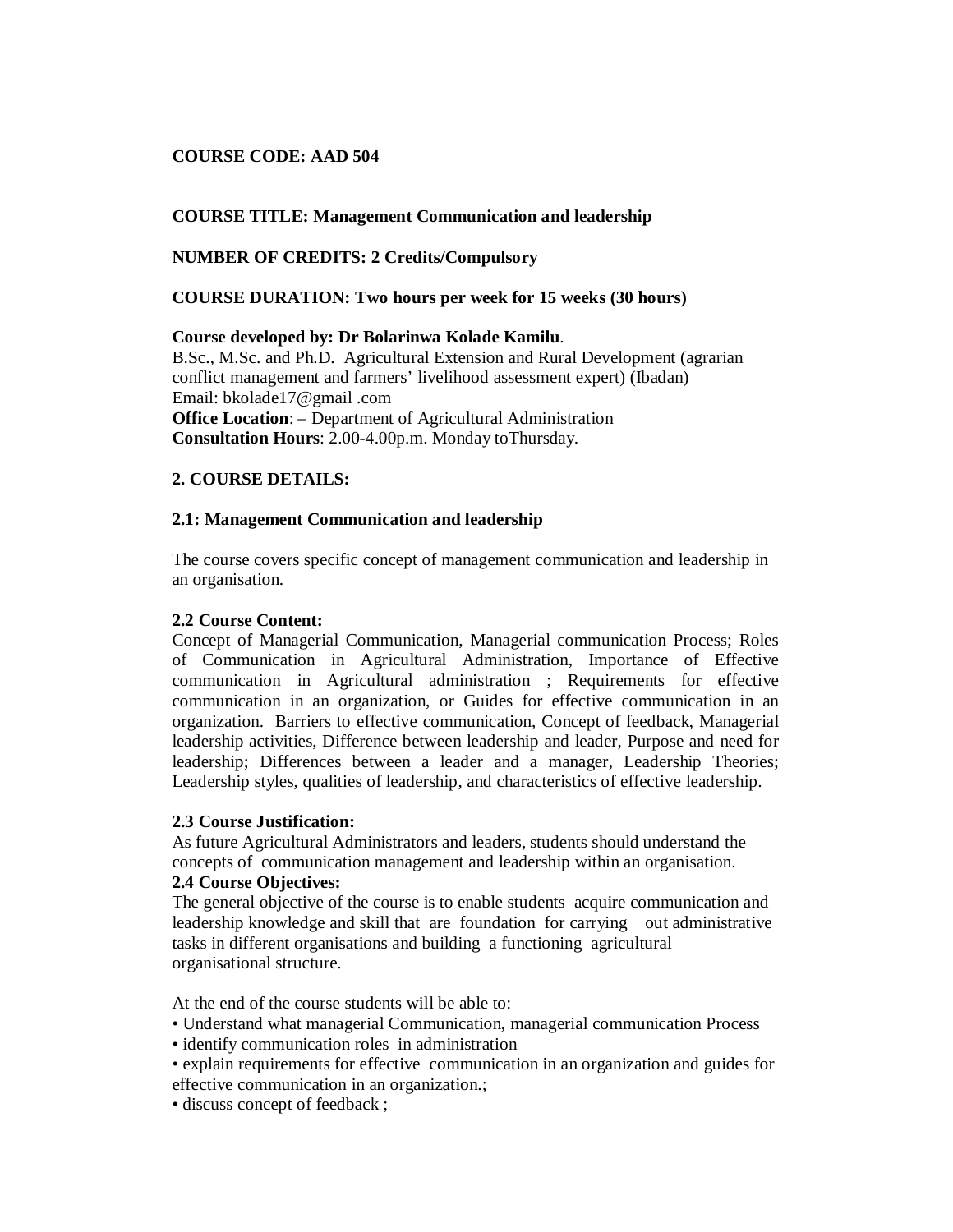- explain managerial leadership activities,
- differentiate between leadership and leader,
- explain leadership theories, leadership styles
- understand qualities of leadership, and characteristics of effective leadership.

## **2.5 Course Requirements:**

Students are expected to participate in all the course activities and have a minimum of 75% attendance to qualify for writing the final examination. Students will be required to submit a report of web research and write term paper on any of the topics treated in this course. This will account for part of the continuous assessment. Students will be expected to treat all study questions and submit assignments fortnightly for grading. All class assignments should be word processed.

#### **2.6 Methods of Grading: NO ITEM SCORE**

1. Class Assignment 5 2. Class Participation 5 3. Class Test 15 4. Internet Contribution 5 5. Comprehensive Final Examination 70 **Total 100**

# **2.7 Course Delivery Strategies:**

The course objectives will be achieved by the traditional face to face weekly lecture on designed topics, theoretical materials (lecture notes) provided during lectures, seminars, and group exercises. The course delivery strategies will be supported through tutorials and study review at the end of the semester. Students will be encouraged and required to read around the topics and visit agricultural organisation. Groups will be created to enhance web discussion of the course and students will be required to have an e-mail account.

# **3.0 LECTURE CONTENT**

**Week1:** Concept of Managerial Communication and, managerial communication process.

**Objective:** Students will be able to discuss what managerial Communication is and explain managerial communication Process

## **Description:**

A general overview of the course will be introduced to students. The need for the study of managerial communication and managerial communication Process will be examined. Also, definitions and the the scope of managerial communication and managerial communication process will be discussed.

## **Study Questions:**

1. What is communication?

2 Identify and discuss the significant of managerial communication and managerial communication Process

## **Reading List:**

1. Gbadamosi G, and Adebakin M.A 1997. *Organisation behaviour: A Basic Introduction.* Mukugamu Management Company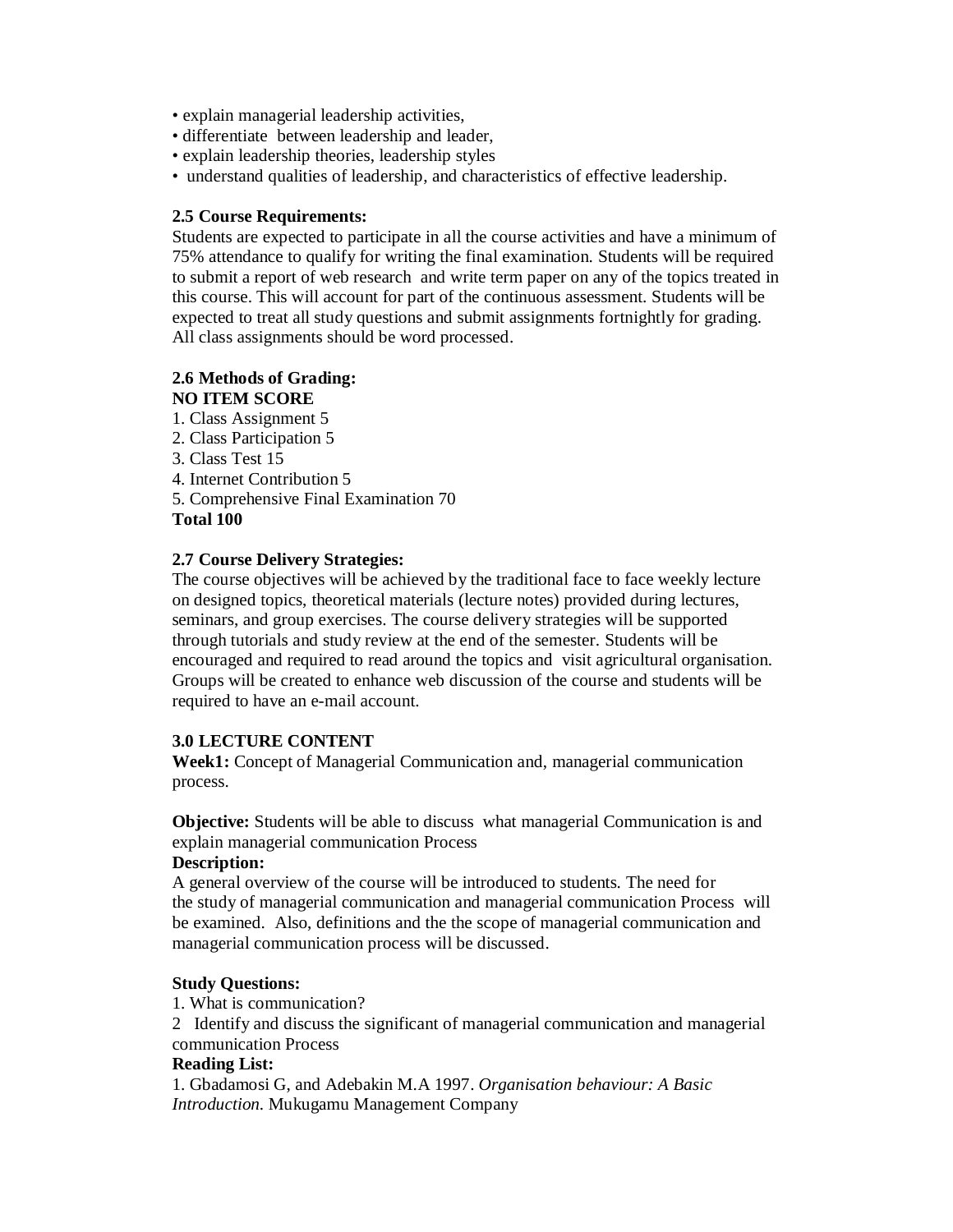2. Ogunbameru B.O. 2001: Pratical Agricultural Administration, Kuntel Publishing House

3.Williams S.K.T, Fenley J.M and Williams C .E.1984. *A manual for Agricultural Extension Workers in Nigeria.* Les Shyraden, Ibadan, Nigeria.

4.Hakeem B, H. Osisioma B.C, Dayo O.K.2003. *A Guide to Peace Education and Peace Promotion Strategies in Africa.* Perfect printers limited Ikeja Nigeria

5.Adebayo K .1979. *Communication in Agriculture* .Green Links International Abeokuta Nigeria.

**Week 2:** Roles of Communication in Agricultural Administration. **Objective:** Students will be able to identify the roles of Communication in an agricultural organisation.

#### **Description:**

Roles of Communication in Agricultural Administration will be explained and how they benefit individual and the organisation.

#### **Study Questions:**

1. What are roles of communication in agricultural administration ?

2. Why communication necessary in an organisation?

**Assignment:** Write short notes on the following

Communication process and Managerial communication ability in an organisation **Reading List**

1. Gbadamosi G, and Adebakin M.A 1997. *Organisation behaviour: A Basic Introduction.* Mukugamu Management Company

2. Ogunbameru B.O. 2001: Pratical Agricultural Administration, Kuntel Publishing House

3.Williams S.K.T, Fenley J.M and Williams C .E.1984. *A manual for Agricultural Extension Workers in Nigeria.* Les Shyraden, Ibadan, Nigeria.

4.Hakeem B, H. Osisioma B.C, Dayo O.K.2003. *A Guide to Peace Education and Peace Promotion Strategies in Africa.* Perfect printers limited Ikeja Nigeria

5.Adebayo K .1979. *Communication in Agriculture* .Green Links International Abeokuta Nigeria.

**Week 3:** Importance of Effective communication in Agricultural administration

**Objective:** Students will have the knowledge of importance of effective communication in an agricultural organisation.

#### **Description:**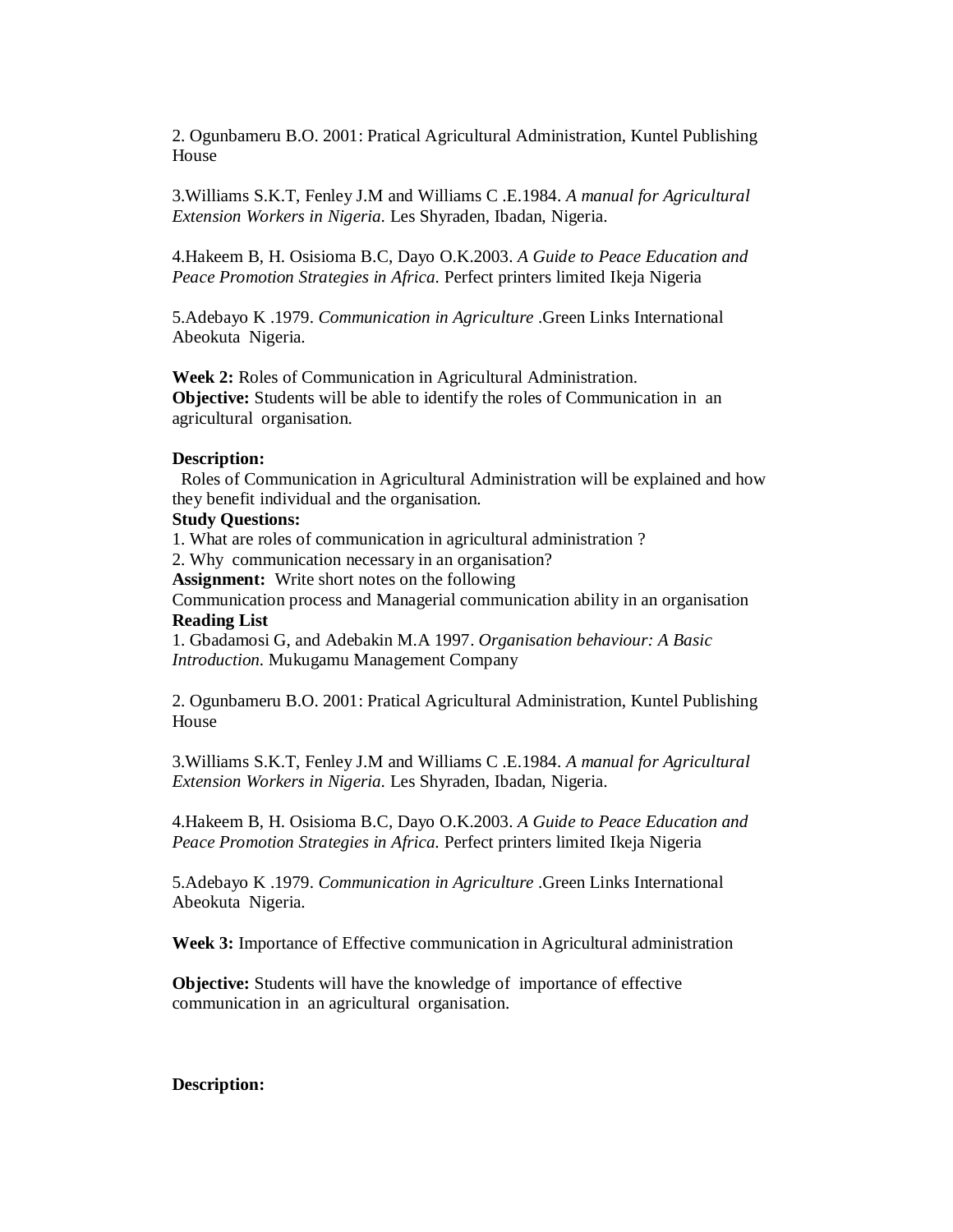Importance of effective communication in agricultural administration will be discussed. The benefits and limitation of effective communication in Agricultural administration will also be explained. Step to be taken in making communication effective in an organisation will be discussed.

### **Study Questions:**

1. List importance of effective communication in agricultural administration 2. When and why will you recommend any of the effective communication to an organisation?.

### **Reading List:**

1. Williams S.K.T, Fenley J.M and Williams C .E.1984. *A manual for Agricultural Extension Workers in Nigeria.* Les Shyraden, Ibadan, Nigeria.

2 Ogunbameru B.O. 2001: Pratical Agricultural Administration, Kuntel Publishing House..

Burton E., Swanson R. P and Andrew J.S 1998**.** Improving agricultural extension. A reference manual. *FAO Corporate Documentary Repository* 

**Week 4:** Requirements for effective communication in an organization,

**Objective:** Students will have a clear understanding of requirements for effective communication in an organization, and its implication on agricultural organisation activities

#### .**Description:**

Requirements for effective communication in an organization will be discussed while its implication on the organisation will be generated from the student using student/lecturer participatory approach.

### **Study Questions:**

1. Mention requirements for effective communication in an organisation

2. What are the impact of these requirements for effective communication on the organisational structure and performance?

### **Assignment:**

1. Investigate impact of effective communication requirments on agricultural organisation activities. A term paper to be submitted

### **Reading List:**

1. Williams S.K.T, Fenley J.M and Williams C .E.1984. *A manual for Agricultural Extension Workers in Nigeria.* Les Shyraden, Ibadan, Nigeria.

2. Burton E., Swanson R. P and Andrew J.S 1998**.** Improving agricultural extension. A reference manual. *FAO Corporate Documentary Repository*

3.Hakeem B, H. Osisioma B.C, Dayo O.K.2003. *A Guide to Peace Education and Peace Promotion Strategies in Africa.* Perfect printers limited Ikeja Nigeria

4.Adebayo K .1979. *Communication in Agriculture* .Green Links International Abeokuta Nigeria

**Week 5:Guides for effective communication in an organization.**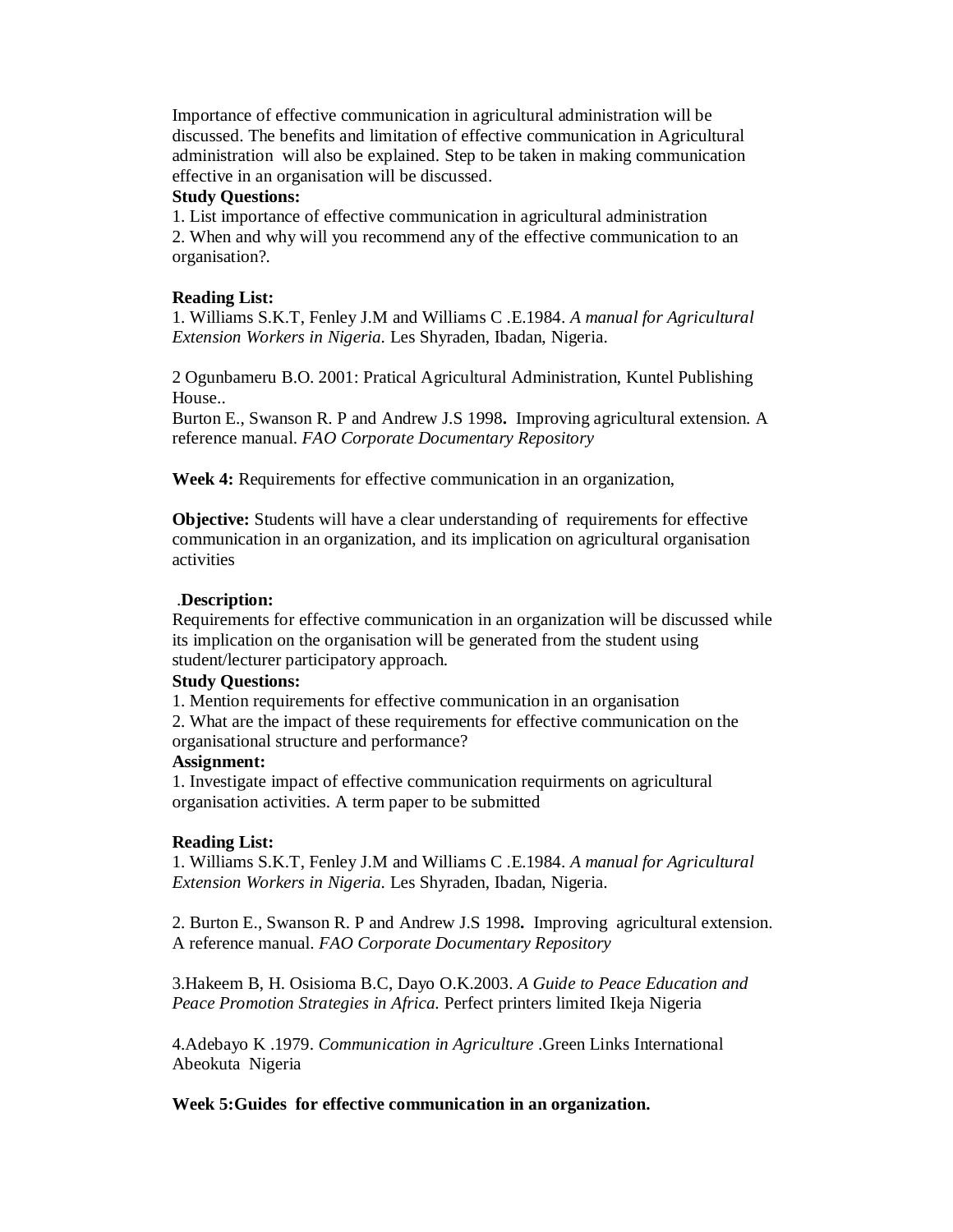The guides for effective communication in an organization will be elucidated. Illustration will be made using agricultural organisations.

### **Study Questions:**

1.Mention agricultural organisation in Nigeria?

2. Do they have patterns of communication?

3. How would they make their communication effective?

### **Reading List:**

1. Williams S.K.T, Fenley J.M and Williams C .E.1984. *A manual for Agricultural Extension Workers in Nigeria.* Les Shyraden, Ibadan, Nigeria.

2. Burton E., Swanson R. P and Andrew J.S 1998**.** Improving agricultural extension. A reference manual. *FAO Corporate Documentary Repository*

3.Hakeem B, H. Osisioma B.C, Dayo O.K.2003. *A Guide to Peace Education and Peace Promotion Strategies in Africa.* Perfect printers limited Ikeja Nigeria

4.Adebayo K .1979. *Communication in Agriculture* .Green Links International Abeokuta Nigeria

### **Week 6:Barriers to effective communication and concept of feed back.**

**Objective:** Students will be able to understand different barriers to effective communication and learn how to provide solutions to the barriers. Importance of feed back in communication will be known to the student

### **Description:**

**1st Hour:** :Barriers to effective communication in an organisation will be explained and its effect on the organisation activities. Solution to these barriers will be discussed.

**2nd Hour:** Discussion on concept of feedback in an organisation.

### **Study Questions:**

1. Mention barriers to effective communication in an agricultural organisation

2. Why concept of feedback important for effective communication?

## **Reading List:**

1. Williams S.K.T, Fenley J.M and Williams C .E.1984. *A manual for Agricultural Extension Workers in Nigeria.* Les Shyraden, Ibadan, Nigeria.

2. Burton E., Swanson R. P and Andrew J.S 1998**.** Improving agricultural extension. A reference manual. *FAO Corporate Documentary Repository*

3.Hakeem B, H. Osisioma B.C, Dayo O.K.2003. *A Guide to Peace Education and Peace Promotion Strategies in Africa.* Perfect printers limited Ikeja Nigeria

4.Adebayo K .1979. *Communication in Agriculture* .Green Links International Abeokuta Nigeria

## **Week 7: Managerial leadership activities**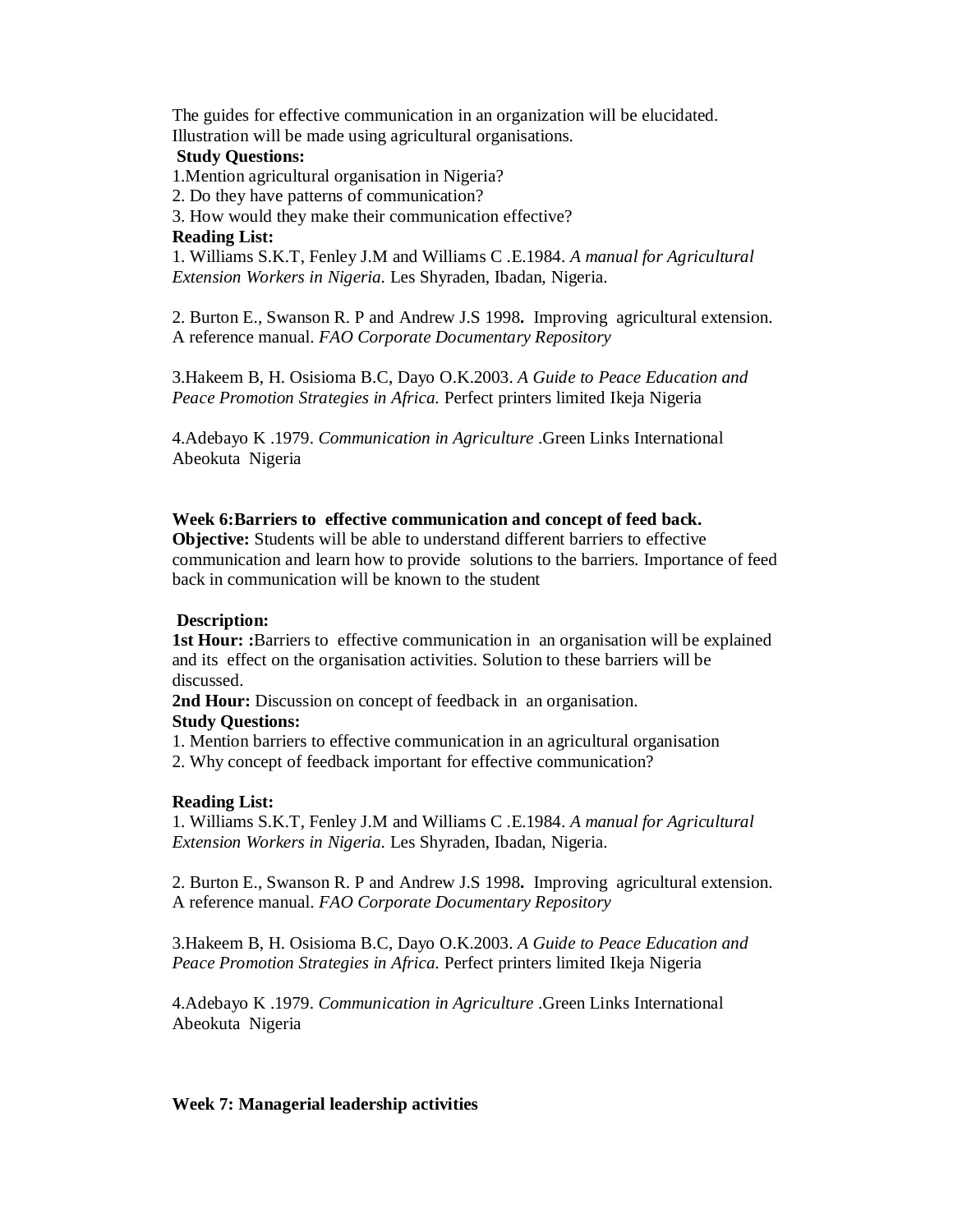**Objective:** - Students will be able to understand the meaning of managerial leader and their activities within an organisation .

## **Description:**

Different definition of managerial leader from the literature will be discussed. New definition that is applicable to administration will be developed using student /lecturer participatory approach. Activities that leader most promote to ensure success of his organisation will be discussed

### **Study Questions:**

1.Define managerial leadership? 2. Mention activities that a leader must embarks on in an organisation

### . **Assignment:**

Visit an organisation and discuss activities of the head of a unit in the organisation. 3pages

### **Reading List:**

1. Williams S.K.T, Fenley J.M and Williams C .E.1984. *A manual for Agricultural Extension Workers in Nigeria.* Les Shyraden, Ibadan, Nigeria.

2. Burton E., Swanson R. P and Andrew J.S 1998**.** Improving agricultural extension. A reference manual. *FAO Corporate Documentary Repository*

3.Hakeem B, H. Osisioma B.C, Dayo O.K.2003. *A Guide to Peace Education and Peace Promotion Strategies in Africa.* Perfect printers limited Ikeja Nigeria

4.Adebayo K .1979. *Communication in Agriculture* .Green Links International Abeokuta Nigeria

**Weeks 8 & 9:** Difference between boss and leader, purpose and need for leadership. **Objective**: Student will be able to distinguish between boss and leader. Determine the purpose and need for leadership in an agricultural organisation

### **Description:**

Two weeks will be devoted to these topics so that student will be able to have indepth knowledge of the most important aspect of the organisation.. Students will be given the opportunity to share their experiences with organisation they have worked with or they are working with.

### **Study Questions:**

1.Mention characteristic of a boss and leader

2.. Discuss need for leadership in an organisation.

## **Assignment :**

Write a case study of not more than 2 pages on the need for leadership in an organisation.

### **Reading List:**

1. Williams S.K.T, Fenley J.M and Williams C .E.1984. *A manual for Agricultural Extension Workers in Nigeria.* Les Shyraden, Ibadan, Nigeria.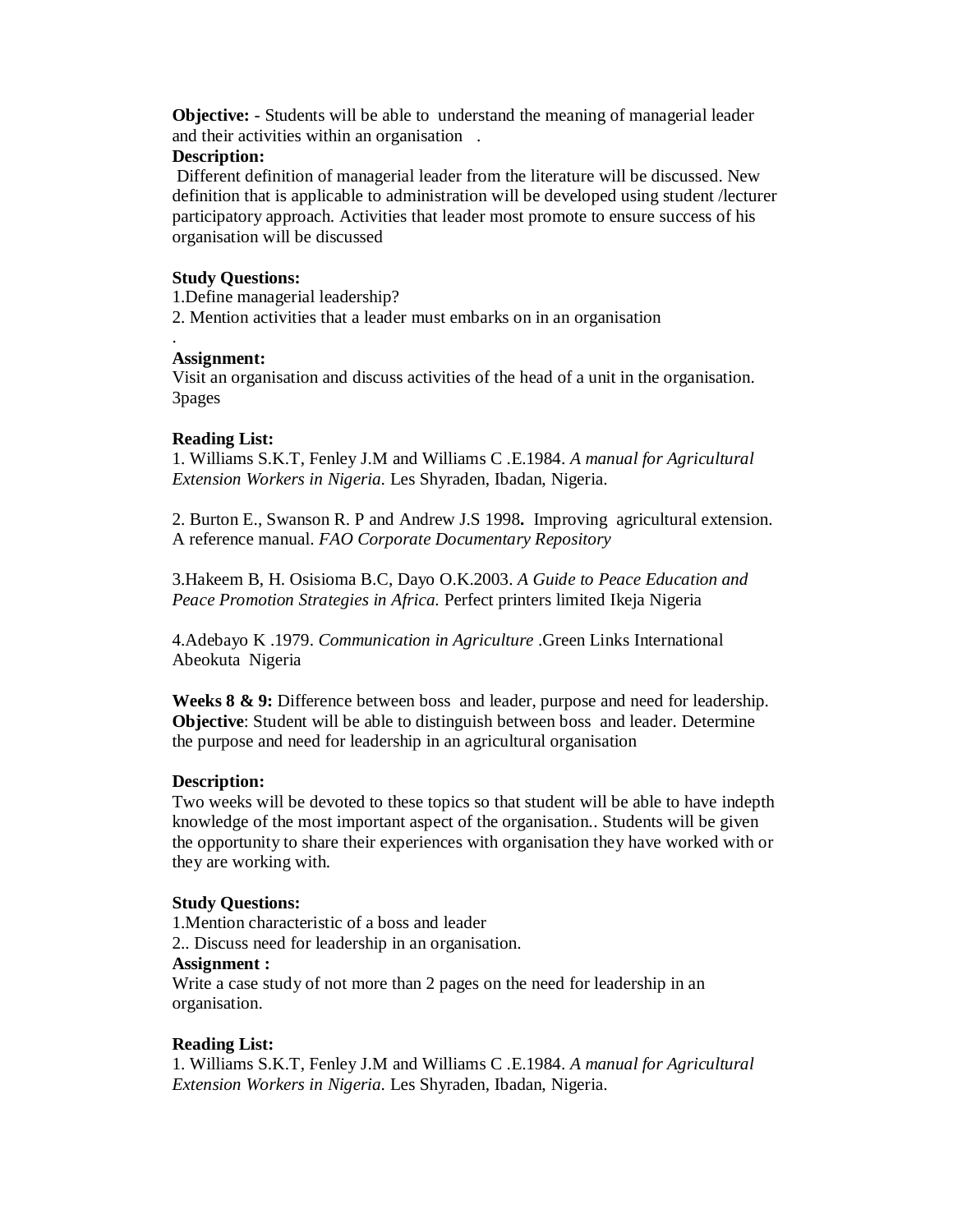2. Burton E., Swanson R. P and Andrew J.S 1998**.** Improving agricultural extension. A reference manual. *FAO Corporate Documentary Repository*

3.Hakeem B, H. Osisioma B.C, Dayo O.K.2003. *A Guide to Peace Education and Peace Promotion Strategies in Africa.* Perfect printers limited Ikeja Nigeria

4.Adebayo K .1979. *Communication in Agriculture* .Green Links International Abeokuta Nigeria

**Weeks 10 &11:** Differences between a leader and a manager, Leadership Theories; Leadership styles

**Objective**: Students will be able to differentiate between a leader and a manager. Understand leadership theories, and leadership style.

#### **Description:**

Lecturer will describe and lead the student in the discussion of the topics Students will be formed into a group, each group will conduct a mini research on leadership styles of 2 agricultural organisation that will be presented in the class **Study Questions:**

1.What is theory and is it relevant to administration?

2. Which of the leadership styles would you adopt in running an organisation? 3 Is there any difference in leader and manager activities in an organisation?

#### **Reading Lists:**

1. Williams S.K.T, Fenley J.M and Williams C .E.1984. *A manual for Agricultural Extension Workers in Nigeria.* Les Shyraden, Ibadan, Nigeria.

2. Burton E., Swanson R. P and Andrew J.S 1998**.** Improving agricultural extension. A reference manual. *FAO Corporate Documentary Repository*

3.Hakeem B, H. Osisioma B.C, Dayo O.K.2003. *A Guide to Peace Education and Peace Promotion Strategies in Africa.* Perfect printers limited Ikeja Nigeria

4.Adebayo K .1979. *Communication in Agriculture* .Green Links International Abeokuta Nigeria

#### **Week 12: Class Test.**

**Objective:** Students will be tested on what has been taught in the course for the past 11 weeks .

**Week 13:** Qualities of leadership, and characteristics of effective leadership.

**Objective:** Students will be able to understand qualities of a leader and be able to described characteristic of an effective leader in an organisation

#### **Description:**

**1st Hour:** The lecturer will discuss qualities of a leader, and its implication on organisation performance.